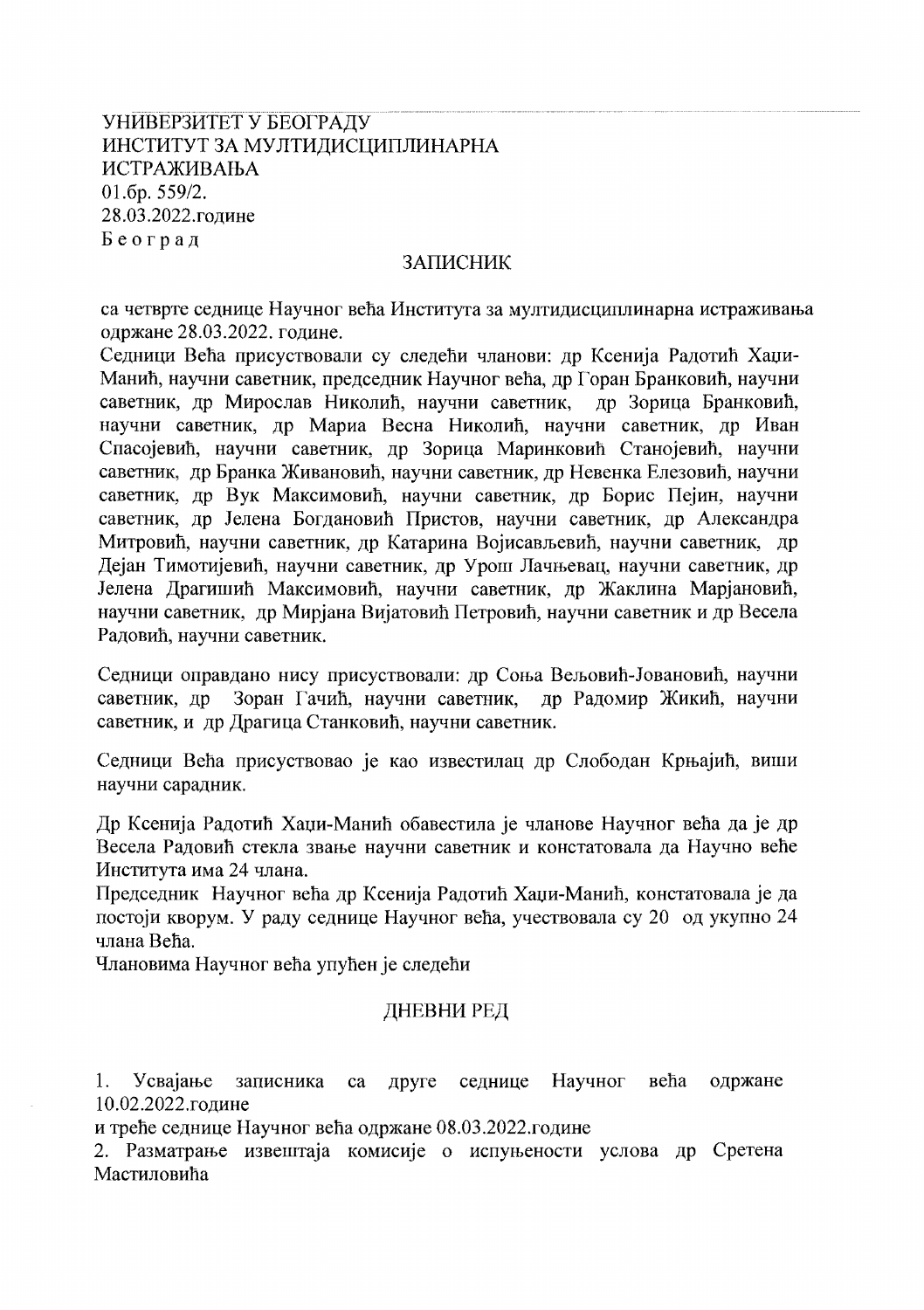за стицање научног звања научни саветник, известилац др Мариа Весна Николић,

научни саветник. ИМСИ

3. Разматрање известаја комисије о испуњености услова др Слаћана Станковића

за стицање научног звања виши научни сарадник, известилац др Слободан Крњајић, виши научни сарадник, ИМСИ

4. Покретање поступка др Игора Костића за стицање звања виши научни сарадник

5. Молба др Невенке Елезовић, научног саветника за учешће на конференцији "Euro-Global Climate Change Conference" која ће се одржати од 19. до 20.

септембра 2022. године у Паризу (Француска)

6. Молба др Невенке Елезовић, научног саветника за учешће на конференцији "Global Conference on Materials Science and Engineering" која ће се одржати од 07. до 09. новембра 2022. године у Валенсији (Шпанија)

7. Молба др Иване Миленковић, научног сарадника за давање сагласности за учешће на симпозијуму "XI International Syposium on Agricultural Sciences-AGRORES 2022" који ће се одржати од 26. до 28. маја 2022. године у Требињу (Босна и Херцеговина)

8. Молба за давање сагласности др Милану Жижићу, вишем научном сараднику, за постдокторске студије на синхотрону Елетра (Трст, Италија) на експерименталној станици "TwinMic"

9. Молба за давање сагласности Александри Јелушић, истраживачу-сараднику за учешће на конгресу "14<sup>th</sup> International Conference on Plant Pathogenic Bacteria" који ће се одржати од 03. до 08. јула 2022. године у Асиси (Италија) 10. Молба за давање сагласности Сањи Марковић, истраживачу-сараднику за yчешће на конгресу "14<sup>th</sup> International Conference on Plant Pathogenic Bacteria" који ће се одржати од 03. до 08. јула 2022. године у Асиси (Италија) 11. Разно

Дневни ред је, једногласно, усвојен.

Тачка 1. Научно веће је, једногласно, донело следећу

# ОДЛУКУ

Усвајају се се записници са: друге седнице Научног већа одржане 10.02.2022. године и треће седнице Научног већа одржане 08.03.2022.године

Тачка 2.

Др Мариа Весна Николић, научни саветник, ИМСИ, поднела је извештај о испуњености услова др Сретена Мастиловића, за избор у научно звање научни саветник.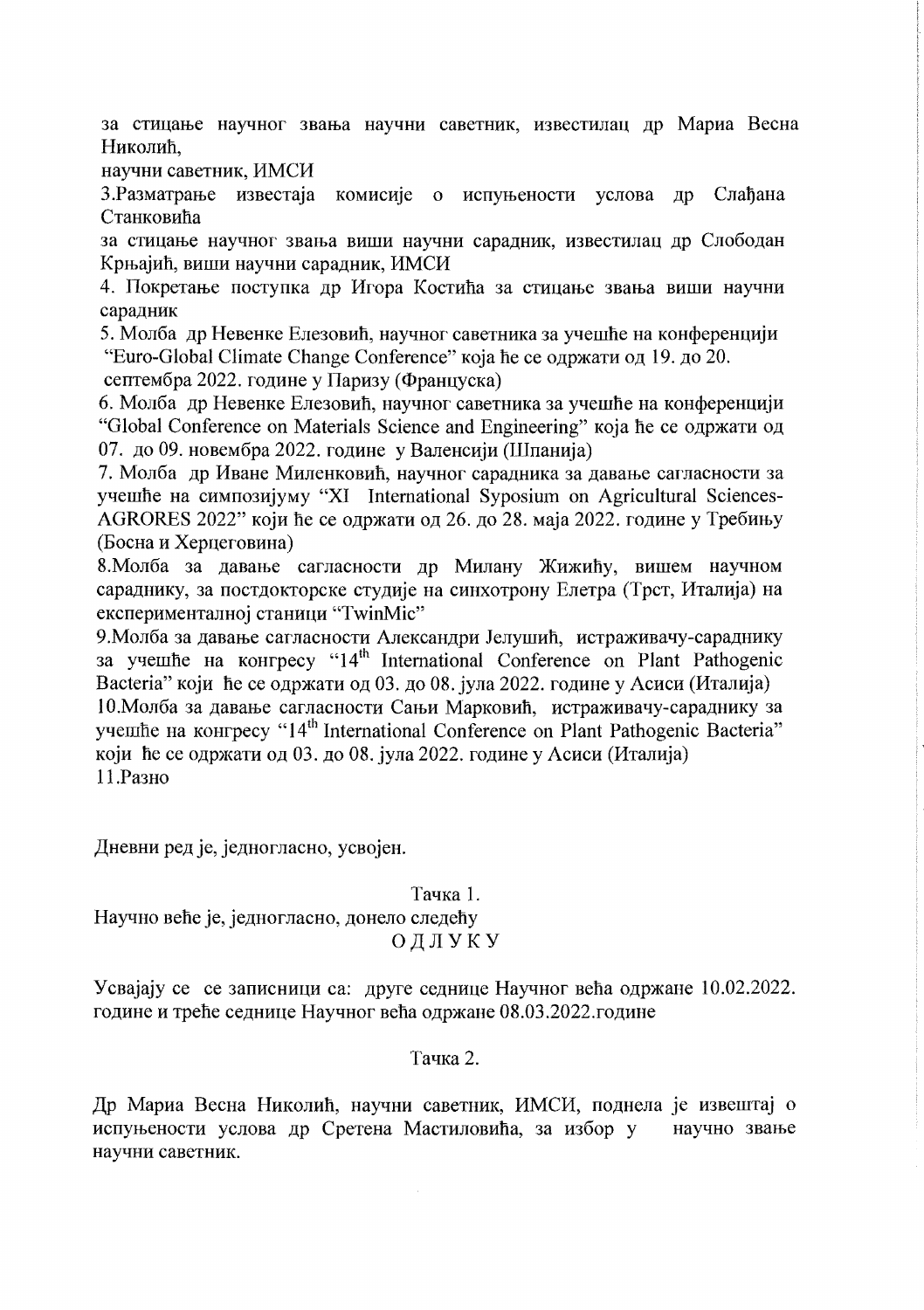У изјашњавању о предлогу одлуке учествовали су сви присутни чланови Научног већа.

Након изјашњавања чланова Већа о предлогу одлуке, др Ксенија Радотић Хаџи-Манић, председник Већа је прогласила да је Научно веће, једногласно, донело следећу

### ОДЛУКУ

1. Утврђује се предлог за стицање научног звања научни саветник др Сретена Мастиловића.

2. Ову одлуку са документацијом доставити Матичном научном одбору за математику, рачунарске науке и механику Министарства просвете, науке и технолошког развоја Републике Србије.

### Тачка 3.

Др Слободан Крњајић, виши научни сарадник, ИМСИ, поднео је извештај о испуњености услова др Слађана Станковића, за избор у научно звање виши научни сарадник.

У изјашњавању о предлогу одлуке учествовали су сви присутни чланови Научног већа.

Након изјашњавања чланова Већа о предлогу одлуке, др Ксенија Радотић Хаџи-Манић, председник Већа је прогласила да је Научно веће, једногласно, донело следећу

## ОДЛУКУ

1. Утврђује се предлог за стицање научног звања виши научни сарадник др Слађана Станковића.

2. Ову одлуку са документацијом доставити Матичном научном одбору за биотехнологију и пољопривреду Министарства просвете, науке и технолошког развоја Републике Србије.

### Тачка 4.

Научно веће је, једногласно, донело следећу

### ОДЛУКУ

1. Образује се комисија за спровођење поступка за стицање научног звања виши

научни сарадник др Игора Костића.

2. У комисију из тачке 1. ове одлуке именују се:

- 1. др Мирослав Николић, научни саветник, ИМСИ,
- 2. др Љиљана Костић Крављанац, виши научни сарадник, ИМСИ,
- 3. др Јелица Лазаревић, научни саветник, ИБИСС.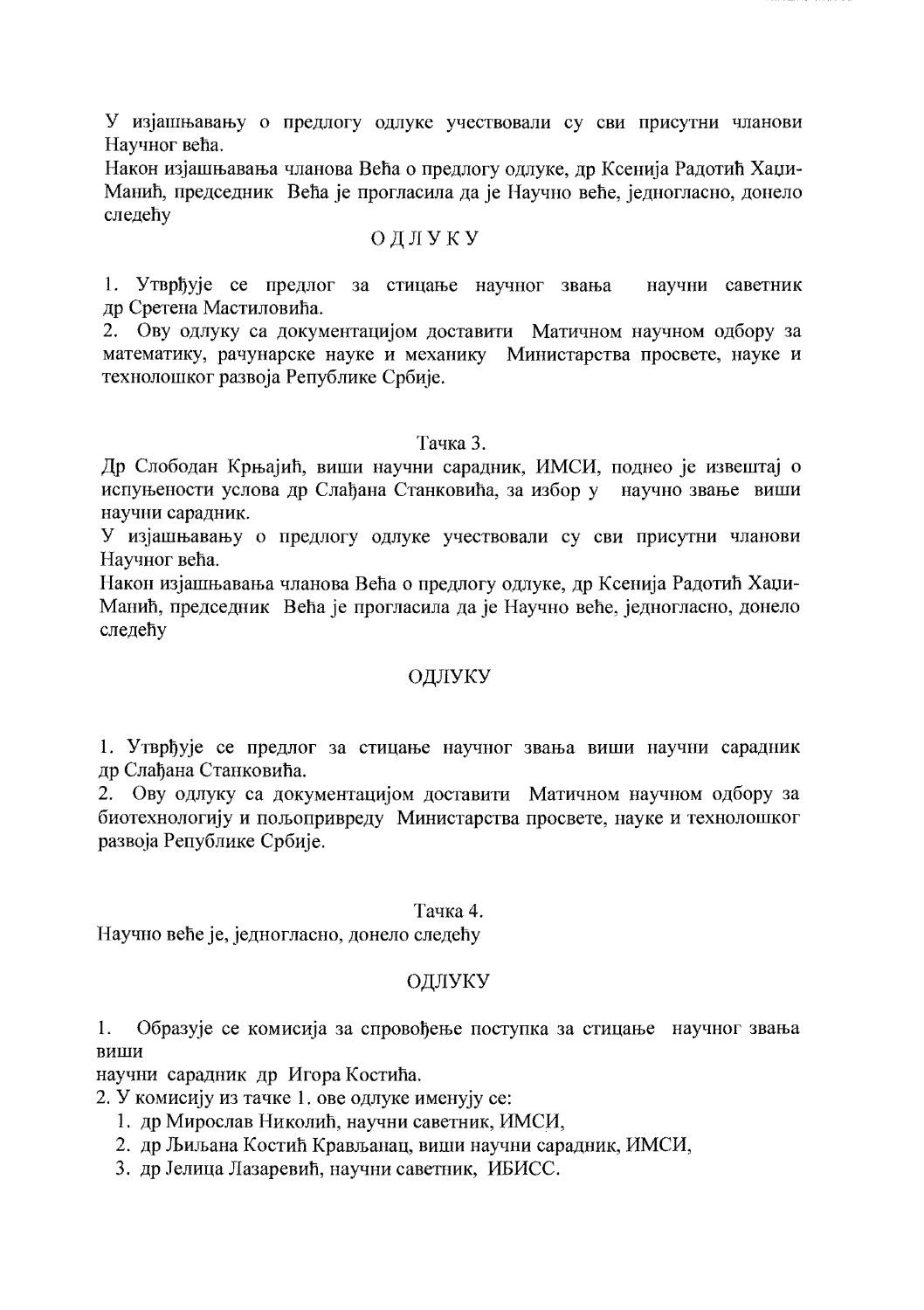3. Комисија из тачке 2. ове одлуке дужна је да, у року од 30 дана, поднесе Научном већу Института извештај, који мора да садржи:

- биографске податке,
- преглед стручног и научног рада.
- оцену научног и стручног рада за претходни изборни период.
- оцену да ли су испуњени услови за стицање звања,
- предлог за стицање звања.

### Тачка 5.

Научно веће је, једногласно, донело следећу

## ОДЛУКУ

Даје се сагласност др Невенки Елезовић, научном саветнику, Института за мултидисциплинарна истраживања, за учешће на конференцији "Euro-Global Climate Change Conference" која ће се одржати од 19. до 20. септембра 2022. у Паризу (Француска).

#### Тачка 6.

Научно веће је, једногласно, донело следећу

### ОДЛУКУ

Даје се сагласност др Невенки Елезовић, научном саветнику, Института за мултидисциплинарна истраживања, за учешће на конференцији "Global Conference on Materials Science and Engineering" која ће се одржати од 07. до 09. новембра 2022. године у Валенсији (Шпанија).

### Тачка 7.

Научно веће је, једногласно, донело следећу

## ОДЛУКУ

### Даје се сагласност др Ивани Миленковић, научном сараднику, Института за мултидисциплинарна истраживања, за учешће на симпозијуму "XI International Syposium on Agricultural Sciences-AGRORES 2022" који ће се одржати од 26. до 28. маја 2022. у Требињу (Босна и Херцеговина).

Тачка 8. Научно веће је, једногласно, донело следећу

ОДЛУКУ